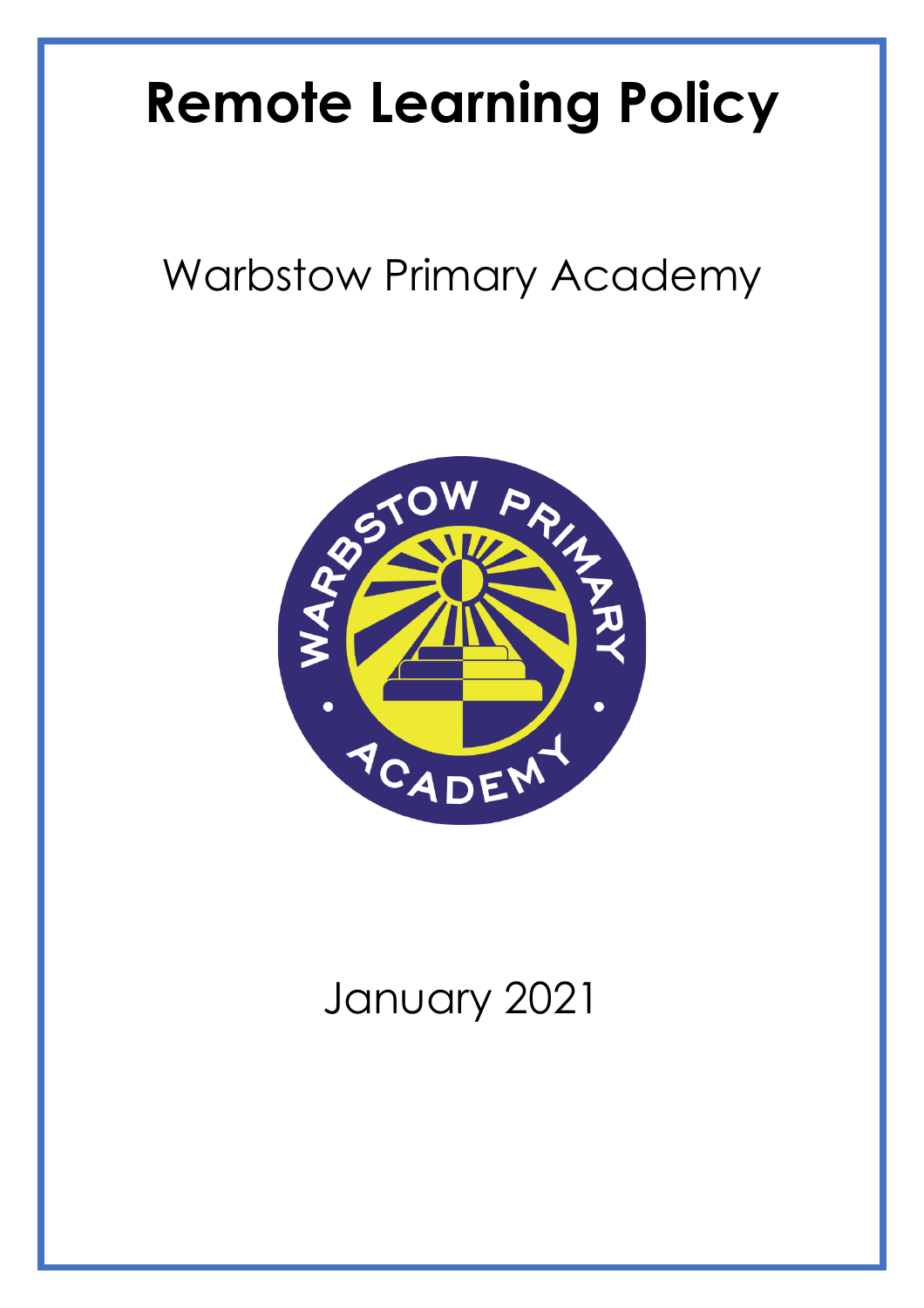# **1. Aims**

This remote learning policy for staff aims to:

- Ensure consistency in the approach to remote learning for pupils who are not in school
- Set out expectations for all members of the school community with regards to remote learning
- Provide appropriate guidelines for data protection

## **2. Roles and Responsibilities**

#### **2.1 Teachers**

When providing remote learning, if working from home, teachers will be available between 9am and 3pm.

If they are unable to work for any reason during this time, for example due to sickness or caring for a dependent, they should report this using the normal absence procedure:

When providing remote learning, teachers are responsible for:

> Setting work:

- o For their usual class online with their usual learning where possible
- o Daily for English and Maths
- o Weekly topic
- o By 6pm the night before
- o Using Tapestry (EYFS), Google Classrooms (KS1 & KS2)
- **>** Providing feedback on work:
	- o Pupils are to share their work in their google classroom so their teacher can see it
	- o As a whole class or individually where needed
	- o State when work needs to be completed by
- If Keeping in touch with pupils who are not in school and their parents:
	- o Regular contact via their google classroom, Teams meet or phone
	- o Respond to emails in a timely manner
	- o Refer any complaints or concerns towards SLT
	- o Make direct contact with pupils who are not completing work
- Attending virtual meetings with staff and provide video support for parents/children:
	- o Consider dress code and treat each day as a working day
	- o Be mindful of the location if producing any video contact or making calls

#### **2.2 Teaching Assistants**

When assisting with remote learning, teaching assistants must be available between 9am and 3pm, or their working hours, to support teachers with the day to day organisation of remote learning.

If they're unable to work for any reason during this time, for example due to sickness or caring for a dependent, they should report this using the normal absence procedure.

When assisting with remote learning, teaching assistants are responsible for: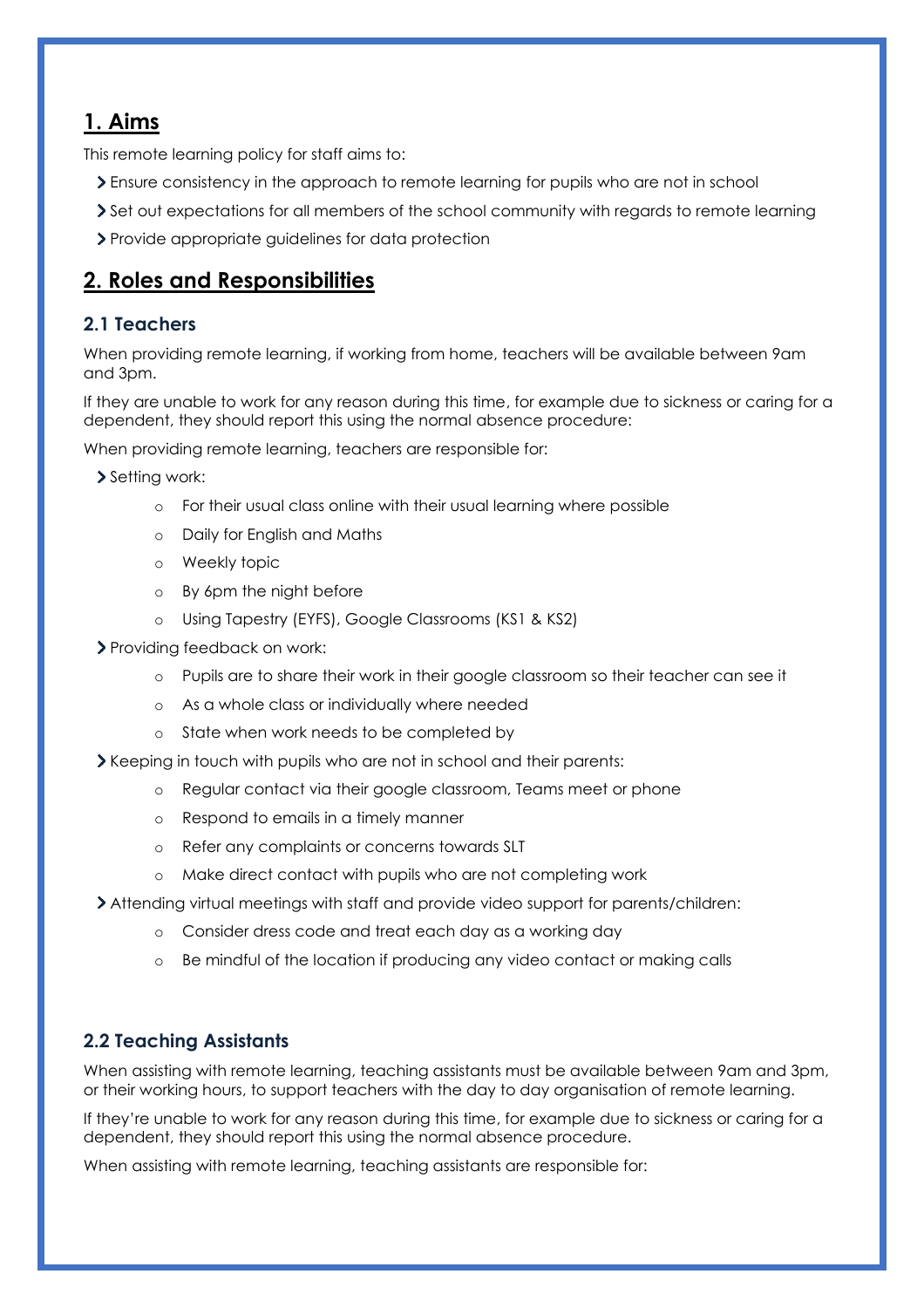- Supporting pupils who are not in school with learning remotely as directed by the class teacher or SLT.
- Attending virtual meetings with staff and provide video support for parents/children:
	- o Consider dress code and treat each day as a working day
	- o Be mindful of the location if producing any video contact or making calls

#### **2.3 Curriculum Leads**

Alongside their teaching responsibilities, curriculum leads, including the SENDCo team and Pupil Premium Lead, are responsible for:

- Considering whether any aspects of the subject curriculum need to change to accommodate remote learning
- Working with teachers teaching their subject remotely to make sure all work set is appropriate and consistent
- Working with other curriculum leads and senior leaders to make sure work set remotely across all subjects is appropriate and consistent
- Monitoring the remote work set by teachers in their subject through joining their online classroom
- Alerting teachers to resources they can use to teach their subject remotely

#### **2.4 Senior Leaders**

Alongside any teaching responsibilities, senior leaders are responsible for:

- Co-ordinating the remote learning approach across the school
- Monitoring the effectiveness of remote learning through regular meetings with teachers and curriculum leaders, reviewing work set and reaching out for feedback from pupils and parents
- Monitoring the security of remote learning systems, including data protection and safeguarding considerations
- Our Remote Learning Lead is Stuart Ellis Head of School

#### **2.5 Designated Safeguarding Lead**

We will follow the statutory safeguarding guidance, [Keeping Children Safe in Education.](https://www.gov.uk/government/publications/keeping-children-safe-in-education--2)

We will always have regard for these important safeguarding principles:

- If  $\sum$  The best interests of children must come first
- If anyone has a safeguarding concern about any child, they should act on it immediately
- A designated safeguarding lead (DSL) or deputy should always be available
- Children should continue to be protected when they are online

All staff and volunteers must continue to act on any concerns they have about a child immediately. It is still vitally important to do this, both for children at school and those at home. Continue to record any concerns using My Concern.

We will continue to work with children's social care, with virtual school heads for looked-after and previously looked-after children, and with any other relevant safeguarding and welfare partners, to help keep children safe.

#### **2.6 IT Staff (Aspire)**

IT staff are responsible for:

Fixing issues with systems used to set and collect work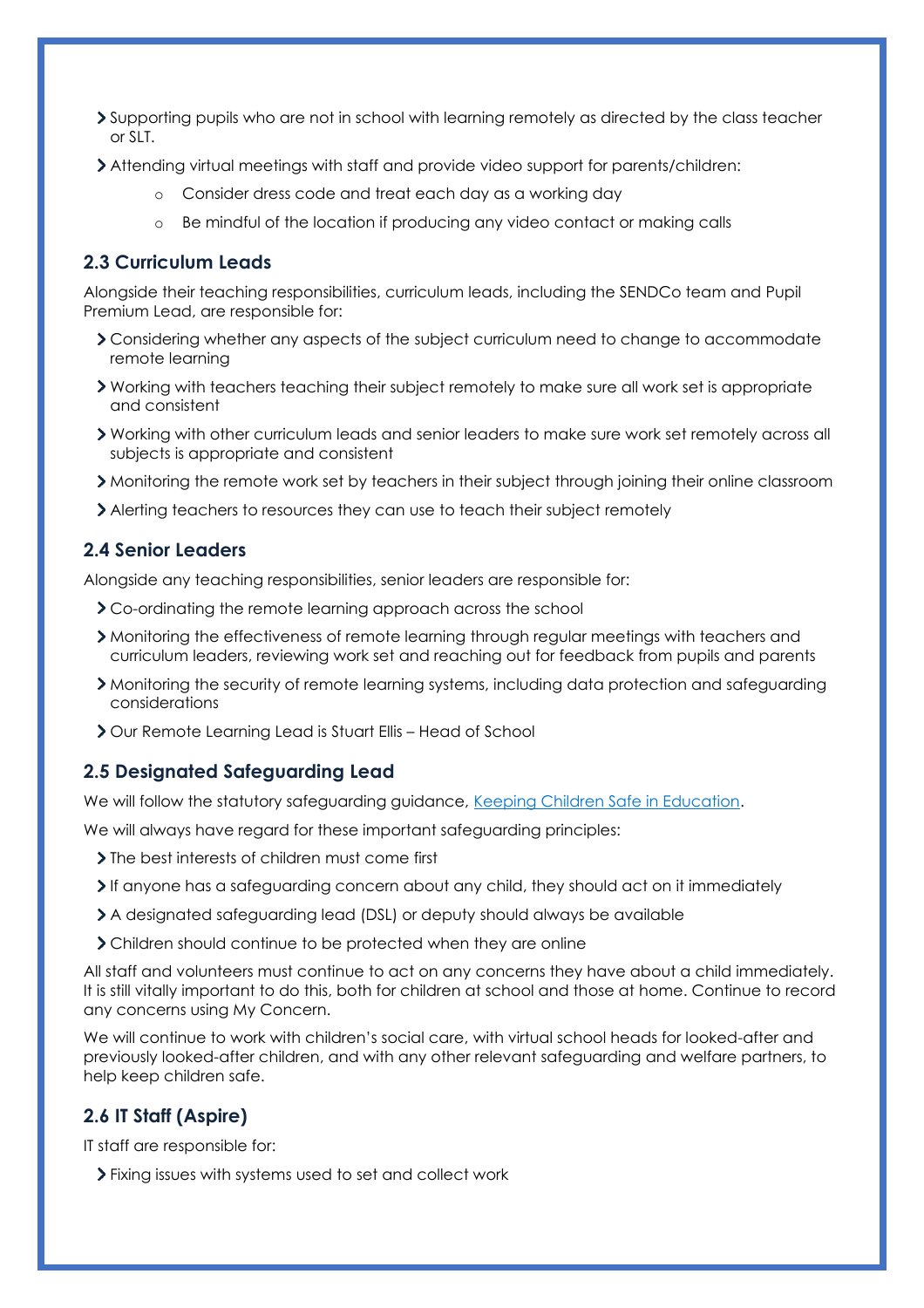- Helping staff and parents with any technical issues they are experiencing
- Reviewing the security of remote learning systems and flagging any data protection breaches to the data protection officer
- Assisting pupils and parents with accessing the internet or devices

#### **2.7 Pupils and Parents**

Staff can expect pupils learning remotely to:

- $\geq$  Be contactable during the school day although consider they may not always be in front of a device the entire time
- Complete work to the deadline set by teachers
- Seek help if they need it, from teachers or teaching assistants
- Alert teachers if they are not able to complete work

Staff can expect parents with children learning remotely to:

- Make the school aware if their child is sick or otherwise cannot complete work
- Seek help from the school if they need it
- Be respectful when making any complaints or concerns known to staff
- > Make use of school subscriptions

# **3. Who to Contact**

If staff have any questions or concerns about remote learning, they should contact the following individuals:

- If Issues with IT log with Aspire Help Desk
- Issues with their own workload or wellbeing talk to their line manager
- Concerns about data protection talk to the data protection officer
- Concerns about safeguarding talk to the DSL
- Concerns about work content for individual children talk to the SENDCo

## **4. Data Protection**

#### **4.1 Accessing Personal Data**

When accessing personal data for remote learning purposes, all staff members will:

- Access data through the Warbstow Primary School One Drive
- Use school devices rather than personal devices. Please speak to HoS if you do not have access at home.

#### **4.2 Processing Personal Data**

Staff members may need to collect and/or share personal data such as email addresses as part of the remote learning system. As long as this processing is necessary for the school's official functions, individuals will not need to give permission for this to happen.

However, staff are reminded to collect and/or share as little personal data as possible online.